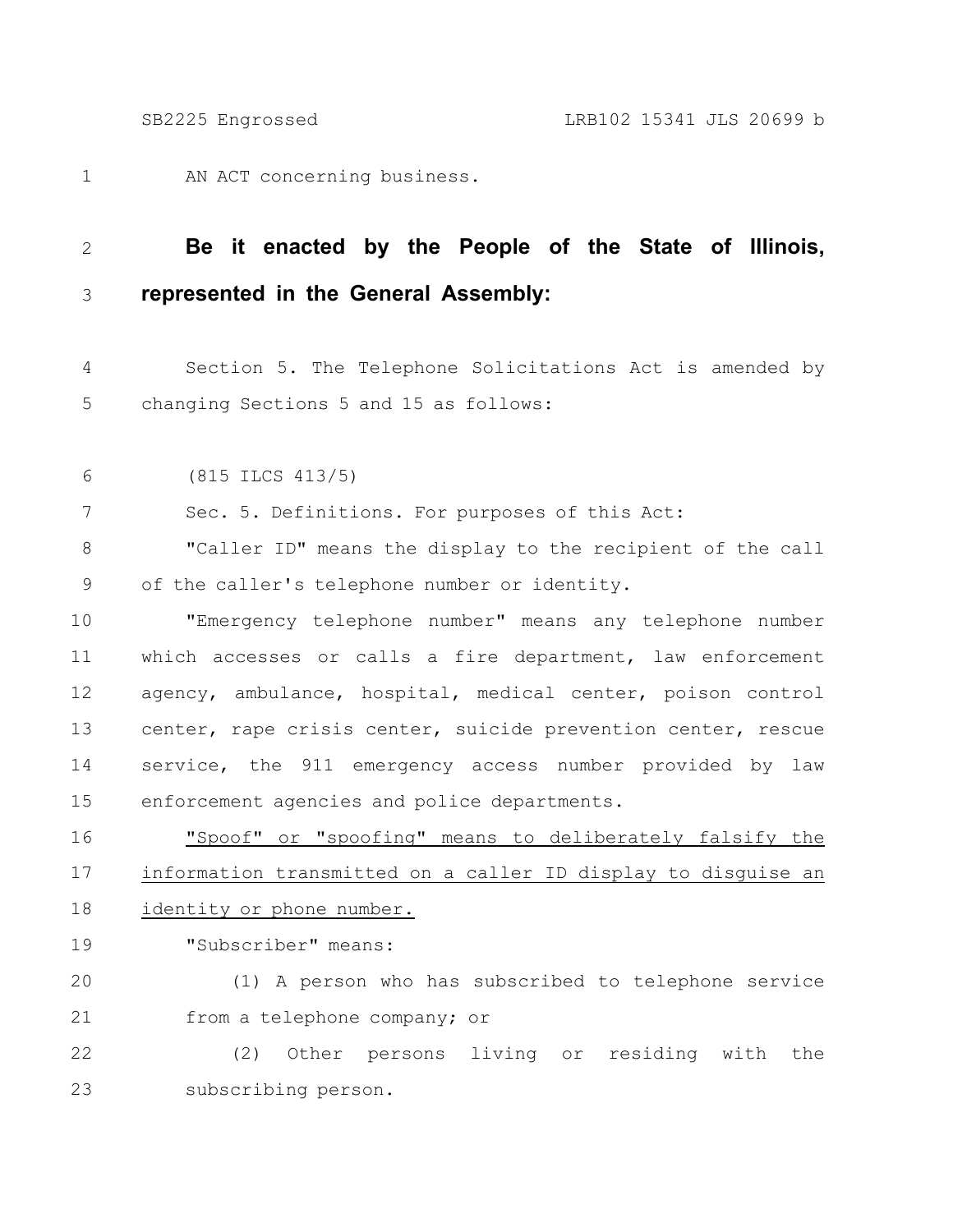SB2225 Engrossed - 2 - LRB102 15341 JLS 20699 b

"Telephone solicitation" means any communication through the use of a telephone by live operators for soliciting the sale of goods or services. (Source: P.A. 95-331, eff. 8-21-07.) (815 ILCS 413/15) Sec. 15. Method of operation. (a) No person shall solicit the sale of goods or services in this State by placing a telephone call during the hours between 9 p.m. and 8 a.m. (b) A live operator soliciting the sale of goods or services shall: (1) immediately state his or her name, the name of the business or organization being represented, and the purpose of the call; and (2) inquire at the beginning of the call whether the person called consents to the solicitation; and (3) if the person called requests to be taken off the contact list of the business or organization, the operator must refrain from calling that person again and take all steps necessary to have that person's name and telephone number removed from the contact records of the business or organization so that the person will not be contacted again by the business or organization. Compliance with Section 310.4(b) of the Federal Trade Commission's Telemarketing Sales Rule shall constitute compliance with 1 2 3 4 5 6 7 8 9 10 11 12 13 14 15 16 17 18 19 20 21 22 23 24 25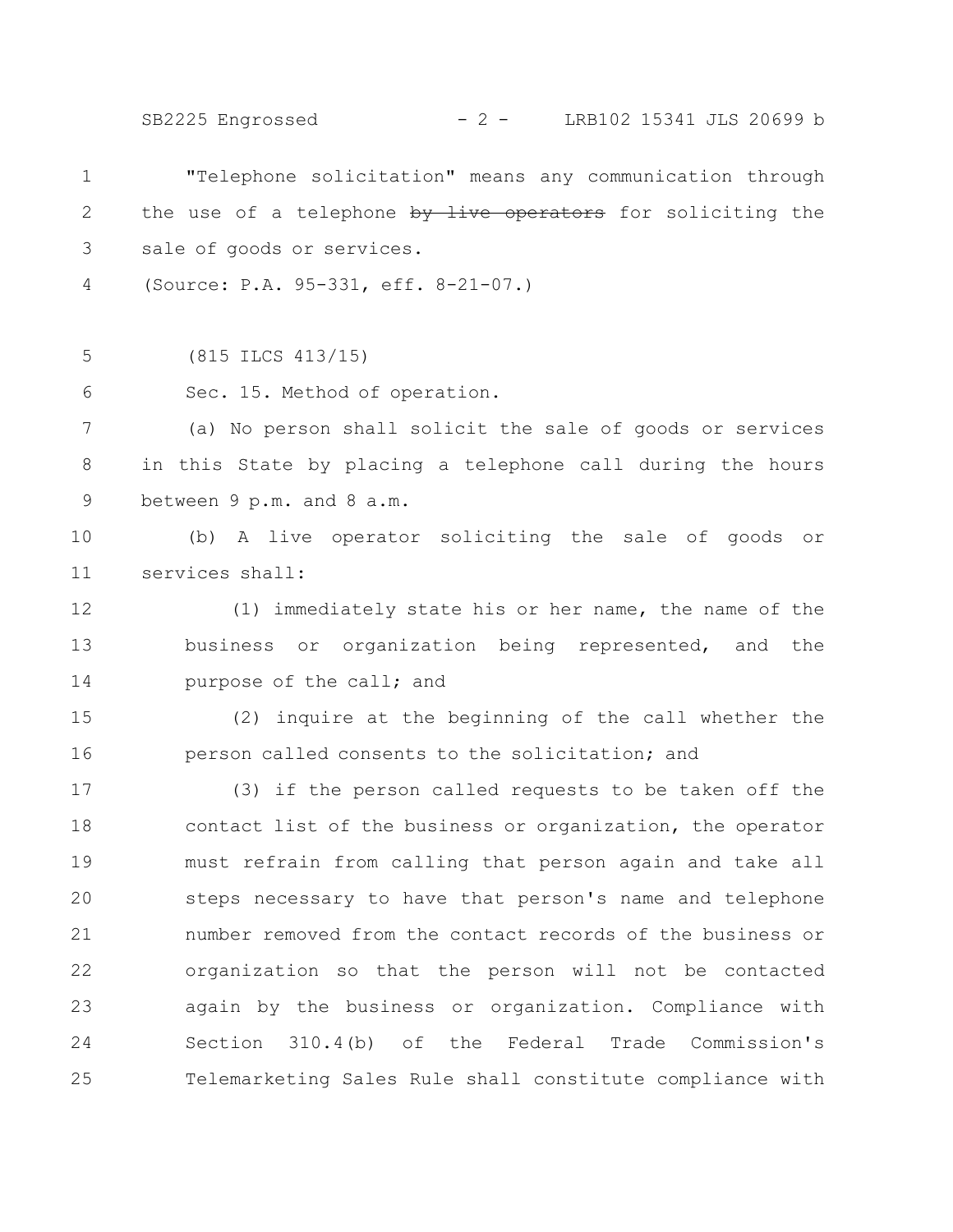SB2225 Engrossed - 3 - LRB102 15341 JLS 20699 b

this subsection (b)(3) of this Section. (b-5) Any telephone call soliciting the sale of goods or services placed in a manner other than by live operator shall: (1) immediately state the business or organization being represented, and the purpose of the call; (2) prompt the person called to confirm whether the person consents to solicitation, either by audio confirmation or selection of a number on the phone; and (3) if the person called does not consent to solicitation, refrain from calling that person again and take all steps necessary to have that person's name and telephone number removed from the contact records of the business or organization so that the person will not be contacted again by the business or organization. Compliance with Section 310.4(b) of the Federal Trade Commission's Telemarketing Sales Rule shall constitute compliance with subsection (b-5)(3) of this Section. 1 2 3 4 5 6 7 8 9 10 11 12 13 14 15 16 17

(c) A person, business, or organization may not solicit the sale of goods or services by telephone in a manner that impedes the function of any caller ID when the telephone solicitor's service or equipment is capable of allowing the display of the solicitor's telephone number. 18 19 20 21 22

(d) A person, business, or organization may not spoof a caller's information or otherwise cause misleading information to be transmitted to a recipient's caller ID or to otherwise misrepresent the origin of a telemarketing call, unless the 23 24 25 26